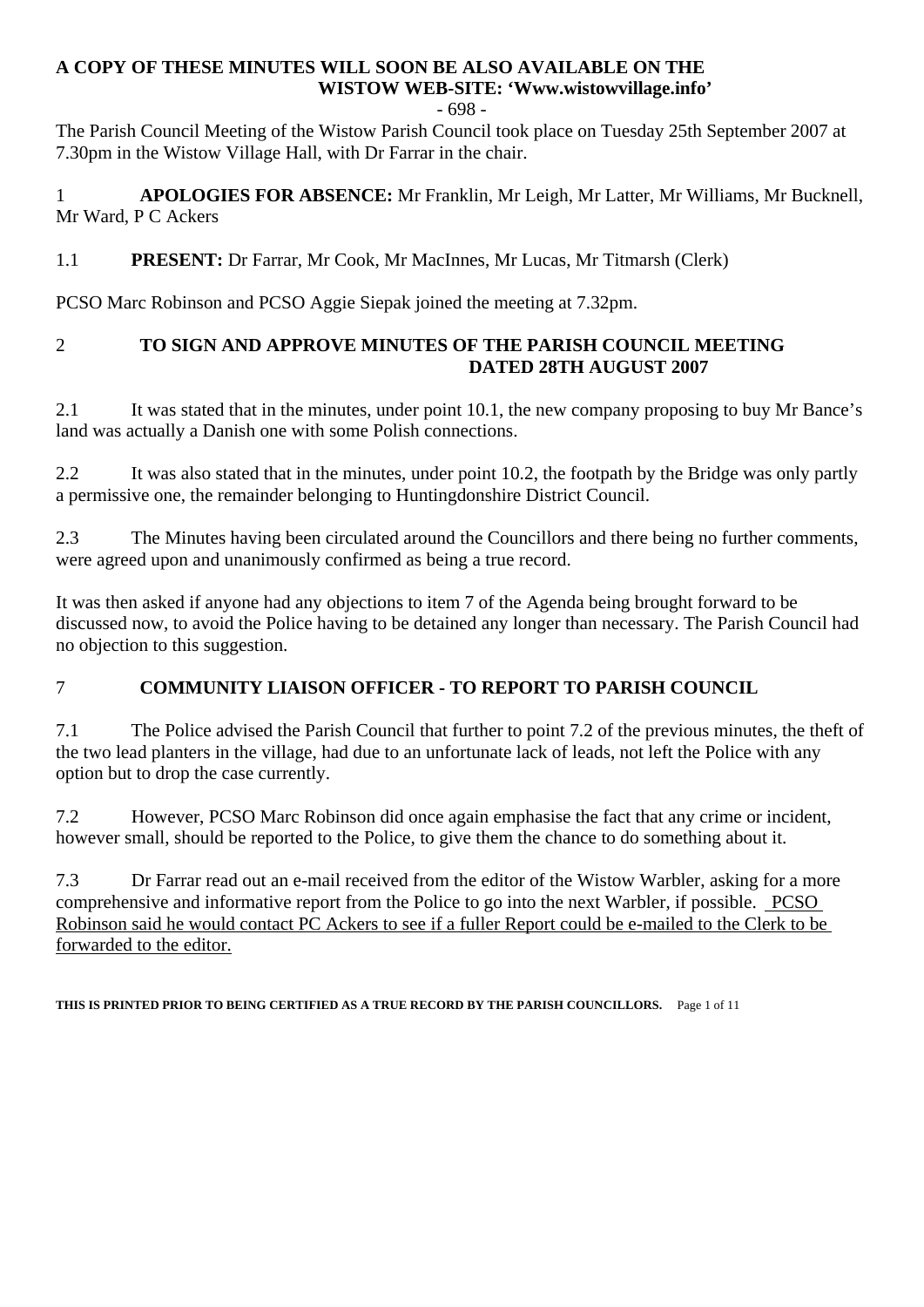7.4 The junction by the Allotment hedge was discussed fully, as a fatal accident had taken place there recently. It was believed that another road traffic accident had also taken place there shortly after this first one, but it was unknown if that had been reported to the Police or not. Various suggestions for dealing with this area was discussed, including the full removal of this hedge to allow better visibility. Mr Lucas stated that in these circumstances a full Report would automatically be made from the Police when their investigations were completed, to any interested parties involved, including the County and District Councils. It was asked if the Clerk could perhaps ensure that this Report did indeed get produced, and ensure both PCSO Robinson and Mr Lucas were kept up to date with any further developments, regarding this matter. The Clerk agreed to do this.

There being no further Police matters, both PCSO Robinson and PCSO Siepak were thanked for their time, and they left the meeting at 7.55pm.

The Agenda was then resumed from previously.

# 3 **MATTERS ARISING FROM PREVIOUS MINUTES**

3.1 Further to point 13.1 of the previous minutes, the Clerk stated that Mr Franklin had informed him that the Aerial Runway had been inspected by him, and 2 new boards were needed for the sides of it. Mr MacInnes confirmed that he would look at this area, to see if it could be repaired easily.

3.2 Further to point 13.2 of the previous minutes, the Clerk stated that Mr Franklin had advised him that he had repaired the top of the Picnic Table in the Playing Field.

3.3 The Clerk had also been advised by Mr Franklin, that Wistow had received a Silver Award from the Anglia in Bloom Competition, and it was suggested that the Parish Council might want to write a letter of congratulations to the Wistow in Bloom Committee for their hard work on this project. This suggestion was agreed upon at the meeting, and the Clerk agreed to write this letter, and pass it to the Committee Secretary.

3.4 The Clerk mentioned that the two properties who had access via their back gardens to the Playing Field, had once again signed an Access Agreement, as recommended by Huntingdonshire District Council, who had received a copy of these Agreements.

3.5 The Clerk stated that both he and Mr Franklin had recently attended a Training Update on the Model Code of Conduct for Parish Councils. Wistow had previously agreed to accept 2007 version of the Model Code of Conduct, including Paragraph 12 (2). The relevant advert for this acceptance had been placed on Wistow's behalf by CALC, at a cost of £50, not £24 as originally believed to be the case, as Wistow was no longer an official member of CALC.

3.6 Further to point 6.1 of the previous minutes, the Clerk confirmed that he had replied to the authorised repairers of the Football Goal Posts, and still awaited an actual time scale for their repairs to take place.

**THIS IS PRINTED PRIOR TO BEING CERTIFIED AS A TRUE RECORD BY THE PARISH COUNCILLORS.** Page 2 of 11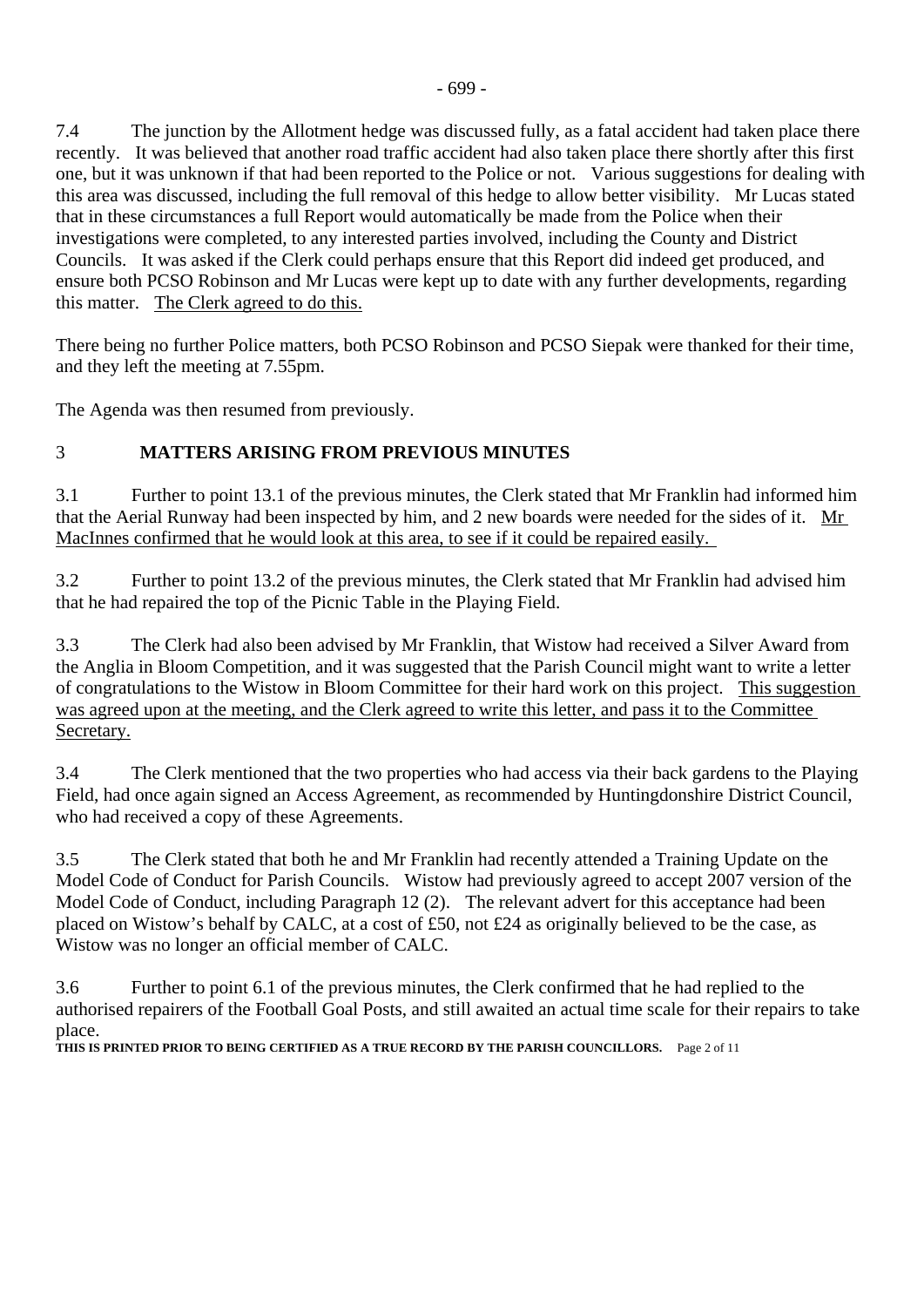$-700-$ 

Mr Bucknell offered his apologies and arrived at the meeting at 8.05pm.

3.7 The Wistow Bridge was mentioned and it's weight limit of 7.5 tonnes for vehicles unloading in the village, as apparently only 1 sign was in existence indicating this limit at the Wistow Toll. Rights of Way over the Bridge was also mentioned, as several accidents and near misses had been noted at this area, believed to be largely to do with poor visibility and not being wide enough to allow 2 vehicles to pass easily. Mr MacInnes agreed to contact Jo Challis of the Highways Department regarding the on-site meeting from the 13th June 2007, and the outcomes from that meeting. He would also discuss with her, the various issues that were of current importance, such as the Bridge and it's weight limit and poor visibility, traffic calming in general, the poor visibility at the Allotment Hedge junction and also at the blind corner outside Mr Longland's property in Oakland's Avenue.

#### 4 **MEMBERS DECLARATION OF INTEREST FOR ITEMS ON THIS AGENDA**

4.1 None of the Councillors present, stated that they had any Declarations of Interest for items on this Agenda.

#### 5 **a- FINANCE - TO APPROVE THE FINANCIAL STATEMENT/ PAYMENT OF ACCOUNTS FOR AUGUST 2007**

5.1 As this had been circulated around the Councillors prior to this meeting, and there being no further comments, these were voted upon and unanimously confirmed as being a true record.

# 5 **b- FINANCE - TO APPROVE PAYMENT OF OUTSTANDING AMOUNTS : MR D TITMARSH - AUGUST 2007 SALARY (RATES AS PER MINUTE NO. 11.1 OF THE MEETING DATED THE 30TH MARCH 2006) £ 177.41 ZEN INTERNET - WISTOW WEB SITE ANNUAL MAINTENANCE FEE £ 85.62**

#### **SUFFOLK ACRE SERVICES - INSURANCE RENEWAL PREMIUM DUE**  $£ 783.51$

5.2 These payments were agreed upon by all the Councillors present and the outstanding cheques duly signed at this meeting.

#### 5 **c- FINANCE - TO REVIEW CASH FLOW AND RESOLVE ANTICIPATED ISSUES (INCLUDING PRELIMINARY DISCUSSION OF FUTURE PRECEPT FOR 2008)**

5.3 The Cash Flow Document had been circulated around the Councillors present prior to this meeting, and there being no further comments, were unanimously agreed upon at this time.

**THIS IS PRINTED PRIOR TO BEING CERTIFIED AS A TRUE RECORD BY THE PARISH COUNCILLORS.** Page 3 of 11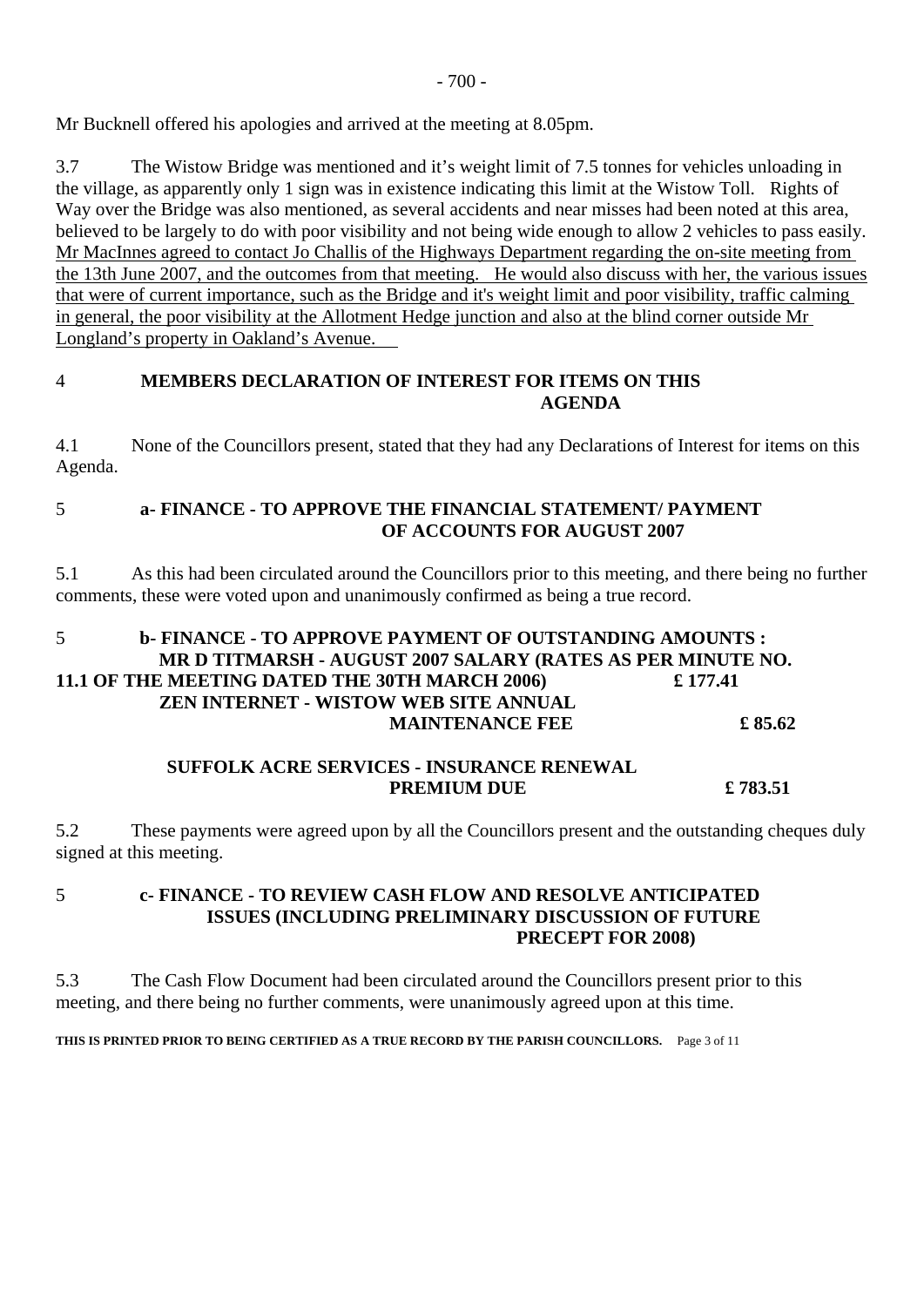5.4 The Precept was also discussed for 2008, but it was asked if the Clerk could put this onto the next Agenda, when hopefully more Councillors would be present for it's fuller approval. The Clerk agreed to do this.

#### 6 **CORRESPONDENCE**

6.1 The Clerk stated that there was no correspondence that did not relate to subsequent items on this meetings Agenda.

## 6.2 **CORRESPONDENCE PREVIOUSLY CIRCULATED**

- 6.21 HDC Local Development Framework Huntingdon West Documents.
- 6.22 HDC Local Development Framework Affordable Housing Documents
- 6.23 CCC Mobile Library Information
- 6.24 Cambridge Water Painting Competition
- 6.25 District Wide Summer 2007 Magazine
- 6.26 HDC RAF Upwood Planning Application Appeal Withdrawal letter
- 6.27 HDC 1 Mill Farm House, Mill Road Planning Application refusal letter
- 6.28 HDC Dog Control Orders Information
- 6.29 HDC 4 Oakland's Close, Wistow Planning Application extension to Porch
- 7 This Agenda item was dealt with previously.

# 8 **MR CRACKNELL MEMORIAL TREE - MR BUCKNELL AND CLERK TO REPORT**

8.1 Further to point 6.2 of the previous minutes, Mr Bucknell confirmed that he had made contact with Mr Brian Ogden, the Arboriculturalist at Huntingdonshire District Council, about this matter, and Mr Ogden was proposing to reply direct with the Clerk. Mr Bucknell also stated that if the Parish Council wished to, they could purchase a tree and donate it to Huntingdonshire District Council for them to plant, when everything else had been finalised. The Clerk agreed to follow this up with Mr Ogden if nothing had been heard in a short while.

#### 9 **TO CONSIDER ANY PLANNING APPLICATIONS RECEIVED - LAVENDER COTTAGE, CHURCH STREET - EXTENSION TO STAIRCASE AND ALTERATIONS TO GARAGE AND DWELLING - 0702658LBC AND 0702657FUL**

9.1 The Plans for this Application had been seen by some of the Parish Councillors prior to this meeting, and were inspected by the Councillors present at this meeting. The Parish Councillors who had seen these plans, had no objections to them, and therefore they were formally approved by the Wistow Parish Council, and the Clerk agreed to inform the Huntingdonshire District Council of this decision as soon as possible.

**THIS IS PRINTED PRIOR TO BEING CERTIFIED AS A TRUE RECORD BY THE PARISH COUNCILLORS.** Page 4 of 11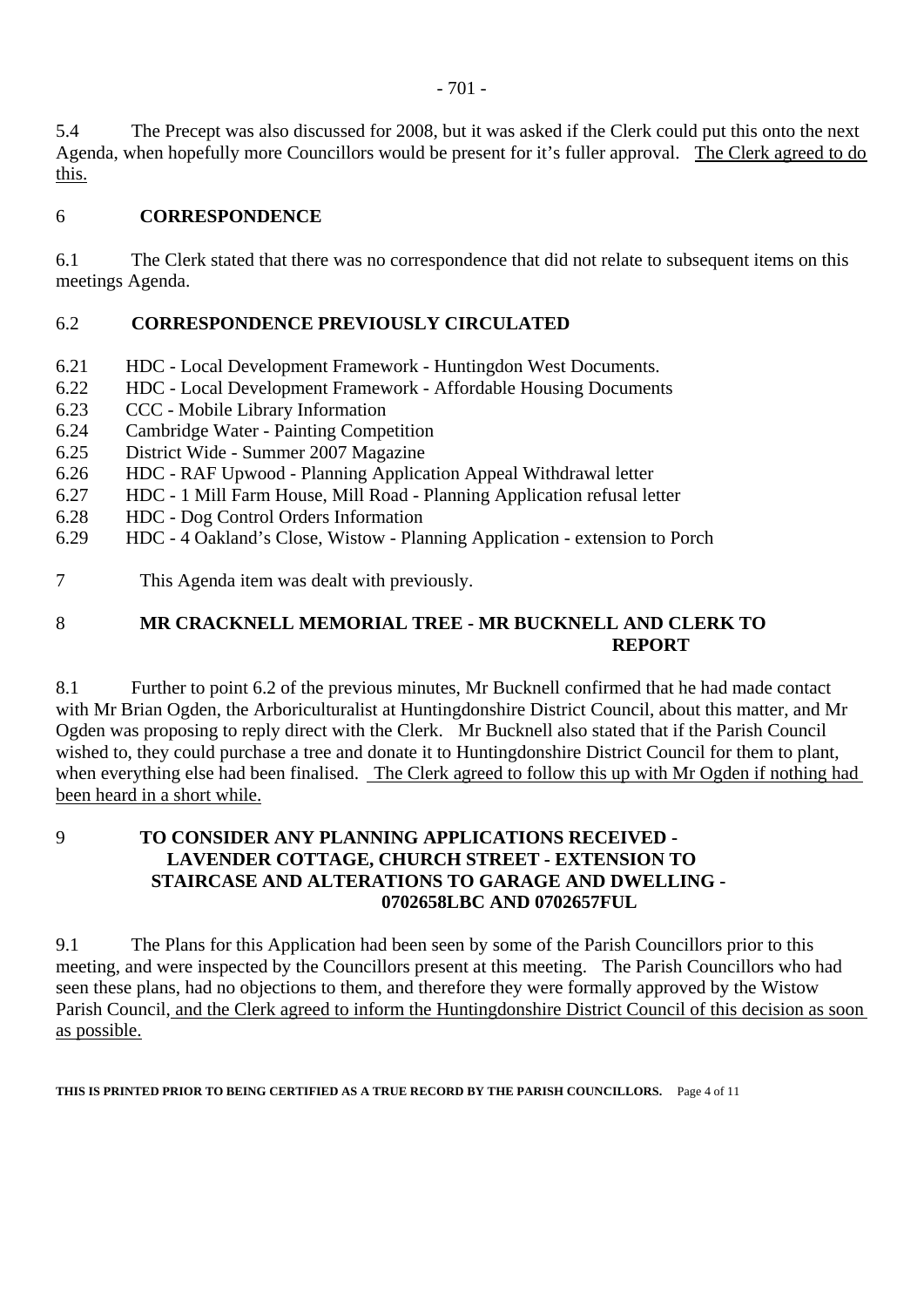#### 10 **UPDATE ON MR BANCE'S FARMLAND SITUATION - MR COOK AND DR FARRAR TO REPORT - OFFICIAL RESPONSE NEEDED**

10.1 Further to point 10.1 of the previous minutes, Mr Cook and Dr Farrar confirmed that a Screening Meeting had taken place in the Wistow Village Hall about this proposal on the 10th September 2007. Numerous issues had been discussed at this meeting, and Mr Cook had contacted Mr Alston of Savills about several points aswell. It was believed that the first area to be planted would be by the property known as 'White gates', and it was estimated that the trees would grow to approximately 8-9 feet tall. The Forestry Commission was heavily involved in this project, and a final response was still awaited from Mr Brian Ogden of Huntingdonshire District Council regarding the total plans overall. The Parish Council decided that their only outstanding concern was what would happen to the trees, if due to unforeseen circumstances the company was unable to carry on maintaining them. The Clerk agreed to reply to Mr Hoppit of the Forestry Commission with the Parish Council's formal decision of these plans.

As Mr Lucas was having the leave the meeting early, it was asked if point 13 b, could be discussed at this point of the meeting, and there being no objections to this proposal, this was agreed to take place.

## 13 **b- PEDESTRIANS - MR COOK TO REPORT**

13.1 Further to point 12.3 of the previous minutes, the Clerk reported that he had an e-mail from Cambridgeshire County Council saying that the pot hole at Harris Lane would be filled very shortly, and that they were due to walk round the village soon to assess the quality of the village footpaths.

13.2 Mr Cook stated that he had been advised that pot holes were also appearing at the very end of Harris Lane, where it turn sharply left to a farm approach. The Clerk agreed to contact Cambridgeshire County Council about this problem, and also send a copy to Mr Lucas.

There being no other issues connected to Cambridgeshire County Council at this time, Mr Lucas was thanked for his time and left the meeting at 8.50pm.

The Agenda then carried on as previously.

## 11 **NEW VILLAGE AND PARISH COUNCIL NOTICE BOARDS - FOR DISCUSSION?**

11.1 Further to point 11.1 of the previous minutes, the Clerk reported that he had contacted the Village Hall Committee Chairman, who had advised him that they now wished to purchase their own Noticeboard. The Clerk had therefore contacted Greenbarnes Ltd, the company approved for the purchase of the Parish Council Notice Board, and ordered one using the specifications and the price that was previously approved by the Parish Council. The Clerk agreed to keep the Parish Council advised of all future developments with this purchase.

**THIS IS PRINTED PRIOR TO BEING CERTIFIED AS A TRUE RECORD BY THE PARISH COUNCILLORS.** Page 5 of 11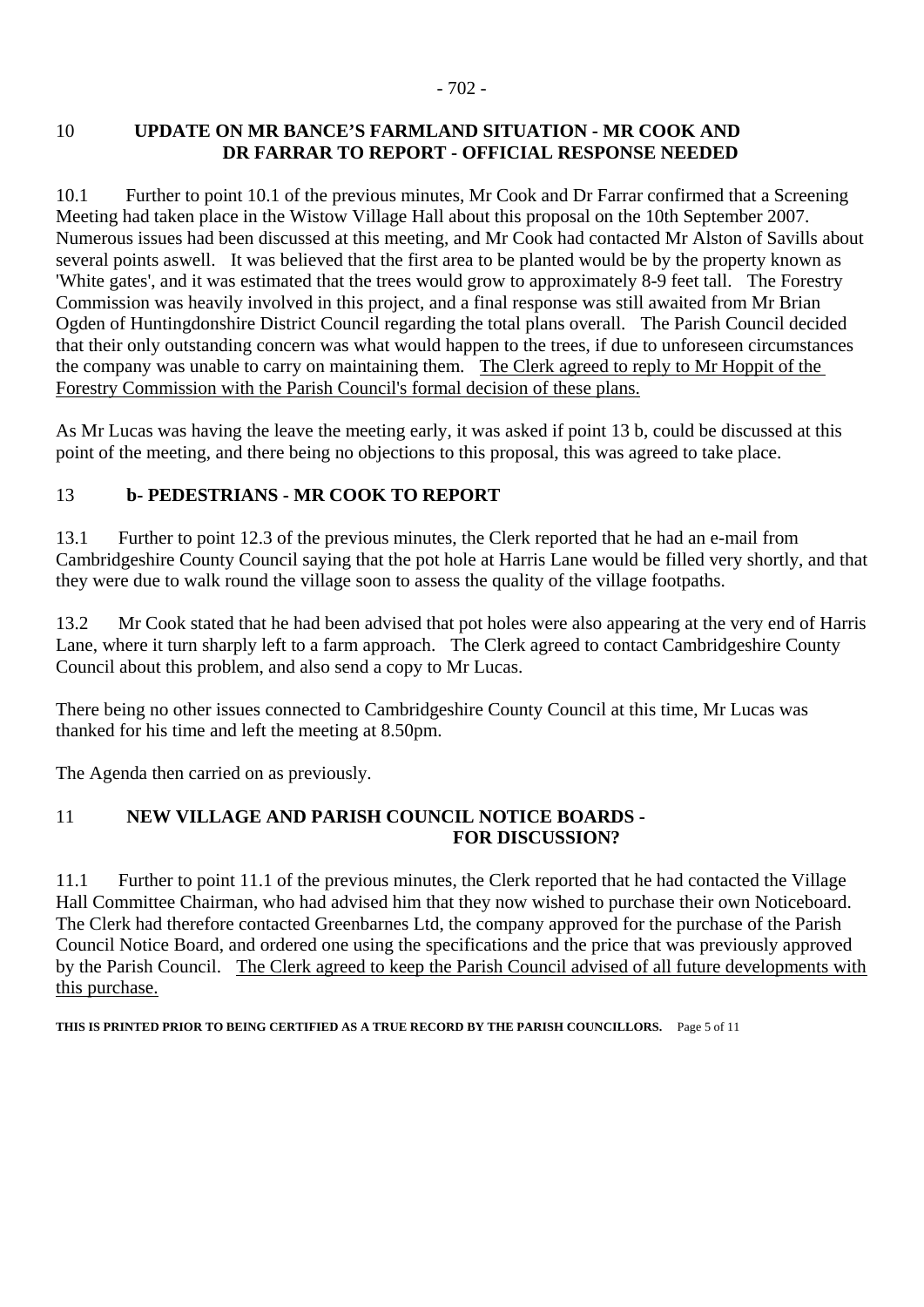#### 12 **WISTOW TWINNING - SUGGESTION TO BE DISCUSSED?**

12.1 Dr Farrar put this idea forward as a suggestion for Wistow to consider, and after some discussion, it was agreed that Mr Bucknell would try to find out more of what was involved, and report back to the Parish Council as soon as possible.

#### 13 **PARISH PLAN ACTION PLAN WORKING PARTIES FEEDBACK AND UPDATES - (INCLUDING ANY REALLOCATIONS OF COUNCILLOR RESPONSIBILITIES)-**

#### **a- TRAFFIC AND ROAD ISSUES - MR MACINNES AND MR BUCKNELL TO REPORT**

13.3 It was agreed that there was nothing further to add to that already discussed under point 3.7 previously in these minutes.

## **c- LIGHTING - REPORT TO BE GIVEN**

13.4 A full discussion ensued as to the advantages and disadvantages of improving the lighting system in Wistow, as it was recognised as being a very complicated issue. The Environmental Wind Farm Grant was once again identified as a possible source of income. Indeed, it was also mentioned that the Village Hall Committee could maybe use this Grant as a means of improving the Village Hall, and Dr Farrar agreed to talk to Mr Wadsworth, the Village Hall Committee Chairman about this matter.

## **d- LITTER - CLERK TO REPORT**

13.5 Further to point 12.7 of the previous minutes, Mr Bucknell stated that he had also been trying to find out about the delay in obtaining these litter bins. Mr Bucknell agreed to follow this matter up, and report back as soon as possible.

#### **e- COUNTRYSIDE - MR COOK TO REPORT**

13.6 It was reported that the old house on the RAF Upwood base site, appeared to actually be within the Wistow Parish boundary. Mr Bucknell agreed to speak to the Planning Department to see if this could be altered to appear within the Upwood boundary instead. With regards to the plans for the RAF Upwood site, Mr Bucknell also stated that he would try to get Wistow included in the invitation list, to any future meetings scheduled to take place to help decide what was happening to this site.

13.7 With regards to fly tipping issues, it was stated that the rubbish at Wistow Fen had apparently been cleared very recently.

13.8 The Clerk reported that he was not sure if the trees had been removed yet from the footpath that actually was within the Broughton Parish boundary. The Clerk agreed to follow this matter up, and report back to the Parish Council as soon as possible.

**THIS IS PRINTED PRIOR TO BEING CERTIFIED AS A TRUE RECORD BY THE PARISH COUNCILLORS.** Page 6 of 11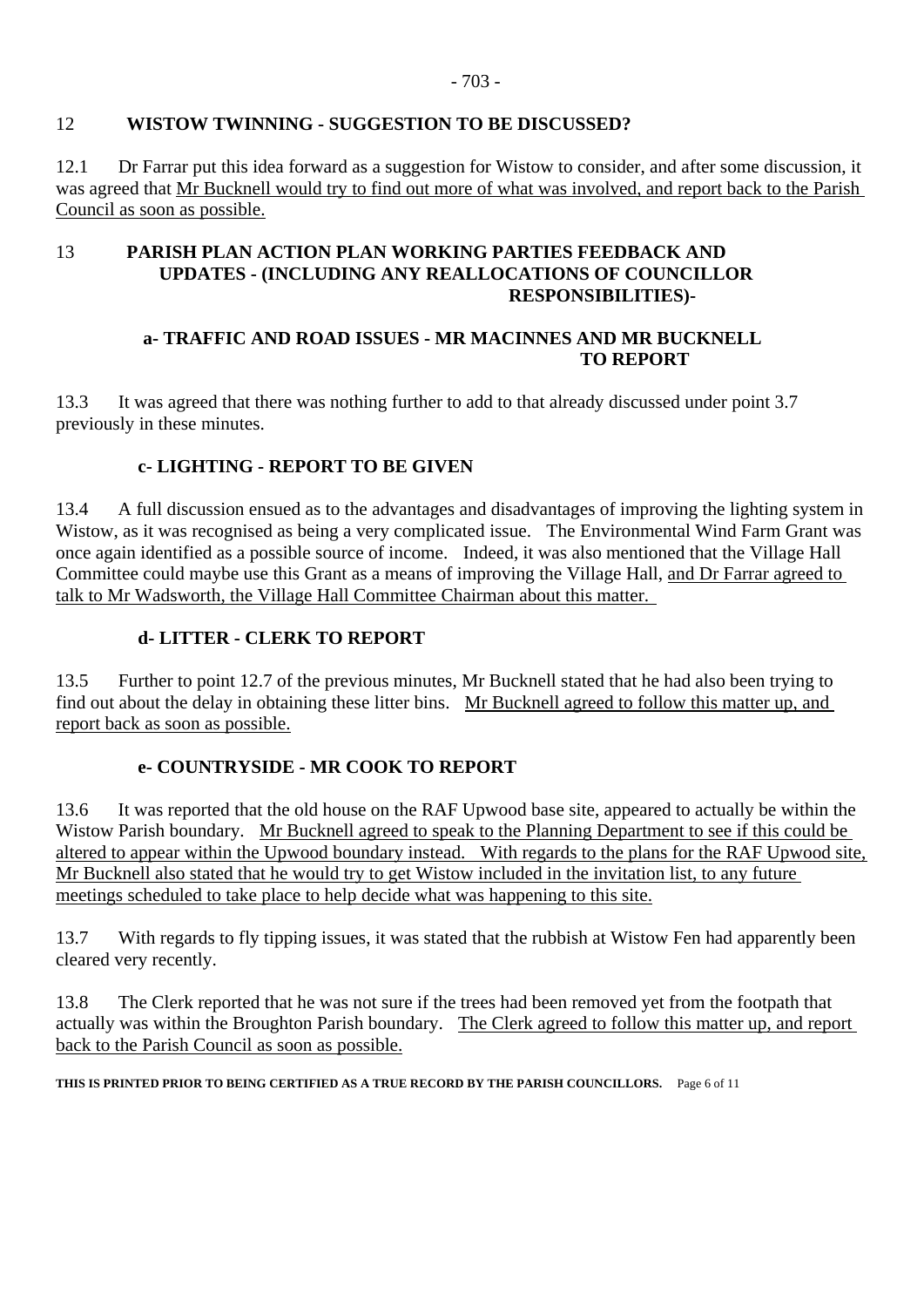#### **f- POLICE AND CRIME - REPORT TO BE GIVEN**

13.9 It was stated that there was nothing further to add to those issues mentioned previously in this meeting.

13.10 It was asked if this item on the Agenda could be amalgamated with the Community Liaison Officer Report in future Agenda's. It was also suggested that these items be put as high up the Agenda as possible, to ensure that the Police were not delayed any longer than really necessary. There was no objection to these proposals, and the Clerk therefore agreed to alter the future meetings Agenda's to reflect this decision.

#### **g- ACTIVITIES, SPORTS, CLUBS, SOCIETIES ETC.- REPORT TO BE GIVEN**

13.11 It was suggested that this item be merged with the Agenda item entitled - Youth in the future, and there being no comments made with regards to this suggestion, the Clerk agreed to do this in future Agenda's.

13.12 Further to point 12.12 of the previous minutes, Dr Farrar and Mr MacInnes confirmed that they would try to speak to Veronica, the main leader of the Youth Club, to talk about various funding matters, including the initial grant that was obtained and fees charged for the Youth Club.

#### **h- VILLAGE HALL - REPORT TO BE GIVEN**

13.13 As both Mr Williams and Mr Leigh were not present at this meeting, no formal Report could be given.

#### **i- POST BOX - REPORT TO BE GIVEN**

13.14 Further to point 12.16 of the previous minutes, it was confirmed that the second post box had still not been put in place to date.

#### **j- COMMUNICATION - REPORT TO BE GIVEN**

13.15 It was also suggested that this item on the Agenda be merged in the future with the Agenda item connected with 'Items for the Wistow Warbler and Wistow Web site', and there being no comments, these was agreed upon. The Clerk agreed to ensure this was done on all future Agenda's.

13.16 It was confirmed that items concerning the success of Wistow in the Anglia in Bloom Competition, together with the erection of the new Flagpole would be included on the Web site shortly.

**THIS IS PRINTED PRIOR TO BEING CERTIFIED AS A TRUE RECORD BY THE PARISH COUNCILLORS.** Page 7 of 11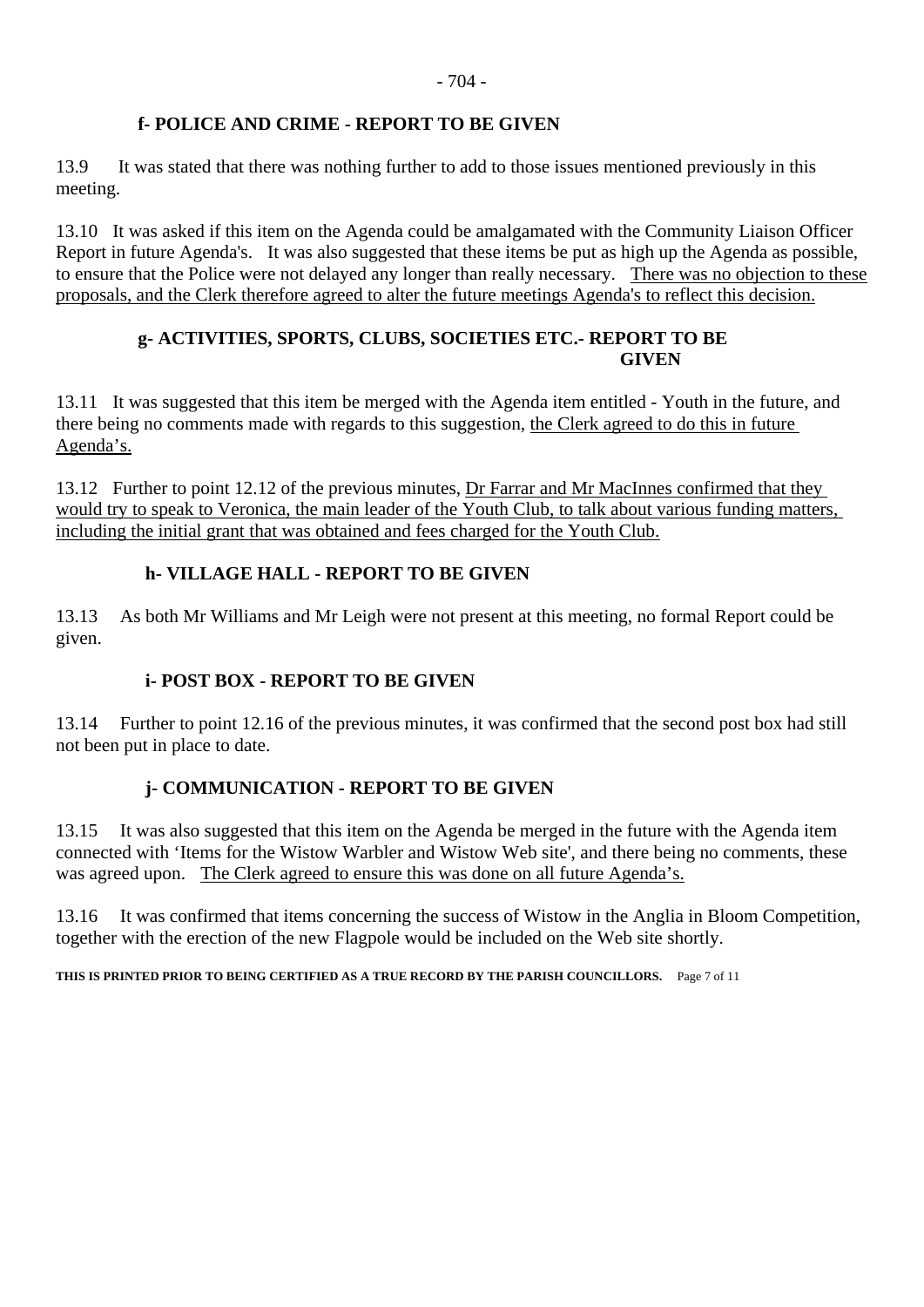13.17 It was agreed at this meeting, that the people who were responsible for the erection of this new Flagpole should be officially thanked for their time and effort in this project. The Clerk agreed to write an official letter of thanks to these three people on behalf of the Wistow Parish Council.

#### **k- FLOODING - MR BUCKNELL TO REPORT**

13.18 It was stated that there was a meeting regarding this issue at Hinchingbrooke, the day after this meeting.

#### **l- VILLAGE SIGNS - MR MACINNES, MR COOK AND MR BUCKNELL TO REPORT**

13.19 It was confirmed that the new street sign for St John's Place had not been done yet, but it was confirmed that it was believed to be due by the end of September 2007. The Clerk agreed to chase this matter up, if nothing happened soon.

## **m- YOUTH - MR MACINNES AND DR FARRAR TO REPORT**

13.20 It was stated that there was nothing further to add in relation to Youth issues at this meeting.

## 14 **a- PLAYGROUND - MR BUCKNELL,. MR COOK & CLERK TO REPORT**

14.1 Further to point 13.3 of the previous minutes, it was confirmed that Wistow Parish Council could apply next year to Huntingdonshire District Council for a further Grant for their Play Matting requirements.

## 14 **b- ALLOTMENTS - MR COOK AND CLERK TO REPORT AND DECISION FOR 2008 ALLOTMENT RENTS TO BE DECIDED**

14.2 Further to point 13.4 of the previous minutes, the Clerk reported that the letters to the local Solicitors in relation to the location of the Allotment Title Deeds had indeed been sent out now.

14.3 As the Allotment Rents had not been increased for many years, it was agreed at this meeting, to increase the Annual Rents by 5%. The Clerk agreed to inform the Allotment Holders of this decision as soon as possible, and also in these letters, to raise the now urgent concerns, with the Allotment Holders, of the dangerous hedge that borders this land.

#### 14 **c- GRASS CUTTING - THE CLERK TO REPORT**

14.4 The Clerk stated that he was not aware of any grass cutting problems occurring at this time.

**THIS IS PRINTED PRIOR TO BEING CERTIFIED AS A TRUE RECORD BY THE PARISH COUNCILLORS.** Page 8 of 11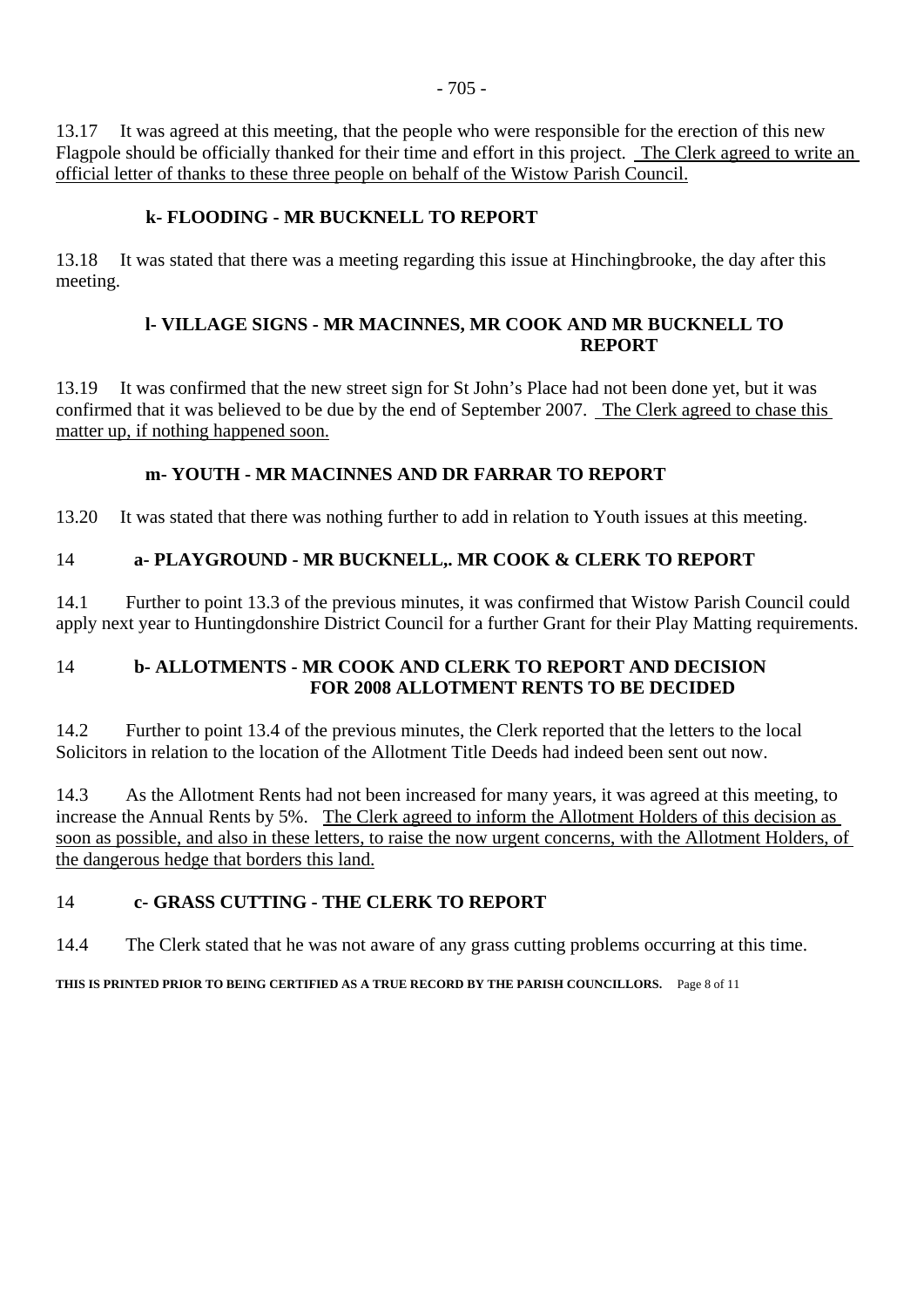#### 14 **d- GRANTS - MR BUCKNELL, DR FARRAR AND CLERK TO REPORT (INCLUDING DISCUSSION OF ANY GREEN/ ENVIRONMENTAL ISSUES THAT COULD BE OBTAINED BY WIND FARM GRANT MONIES)**

14.5 It was stated that there was nothing further to add in relation to Grants issues at this meeting.

#### 15 **ITEMS FOR THE WISTOW WARBLER AND WISTOW WEB SITE - TO INFORM JOHN DRANSFIELD AND DR FARRAR OF RELEVANT ARTICLES**

15.1 It was confirmed that there was nothing further to add in relation to these matters that had not previously been mentioned at this meeting.

#### 16 **MONTHLY AUDIT - NOMINEE FOR NEXT MEETING?**

#### 16.1 Mr Cook agreed to do the next Monthly Audit at the next meeting.

There being no further business, the meeting closed at 9.50pm.

**THIS IS PRINTED PRIOR TO BEING CERTIFIED AS A TRUE RECORD BY THE PARISH COUNCILLORS.** Page 9 of 11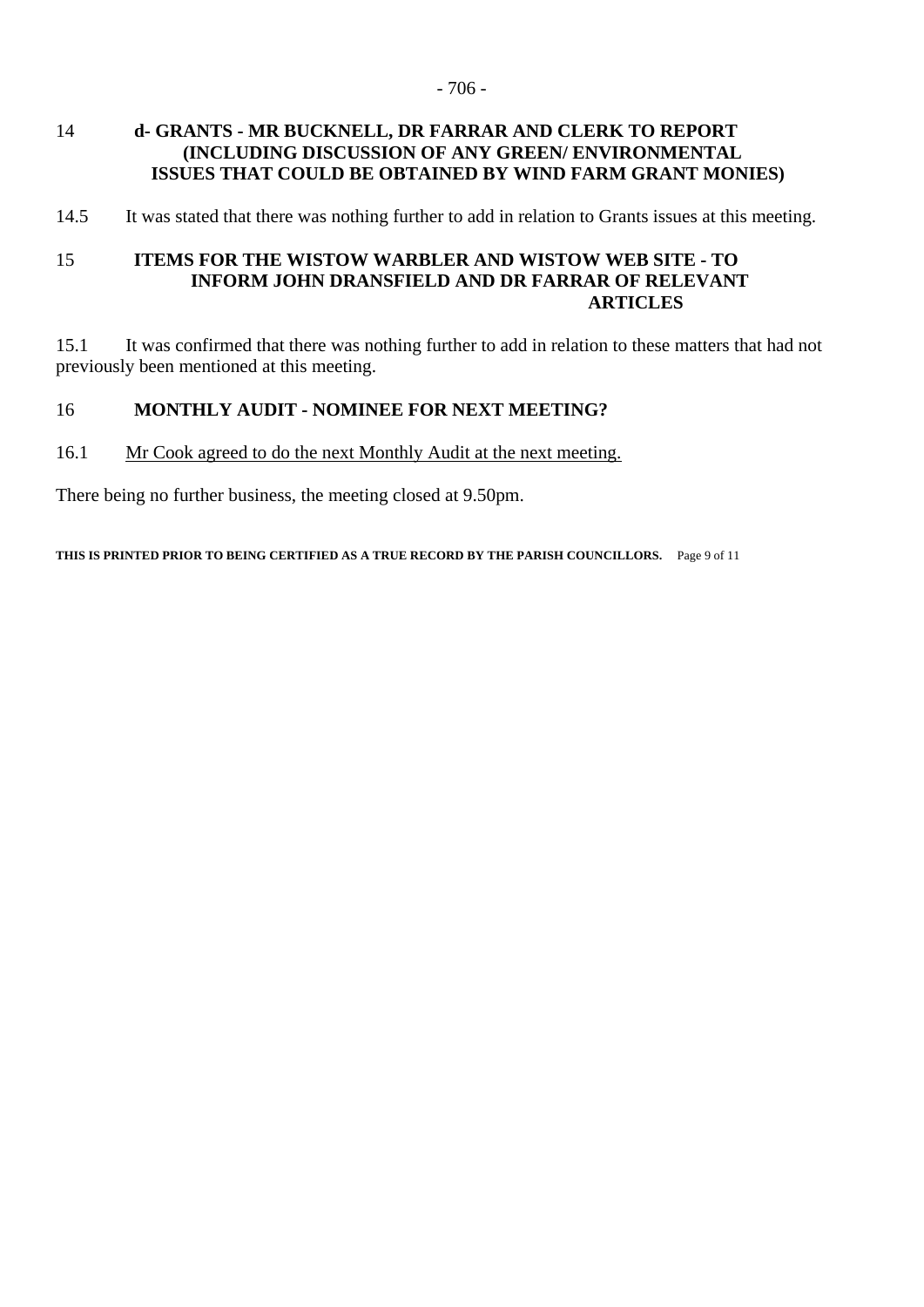#### - 707 -

#### **PLANNING APPLICATIONS RECEIVED FROM SEPTEMBER 2005**

Wistow Parish Council - WPC Huntingdonshire District Council - HDC Not Yet known - NYK

|                              |                                                                 |                                                                  | <b>Approved and Date</b>             |  |
|------------------------------|-----------------------------------------------------------------|------------------------------------------------------------------|--------------------------------------|--|
| <b>App.Number</b>            | <b>Property Address</b>                                         | <b>Purpose</b>                                                   | <b>WPC</b><br><b>HDC</b>             |  |
|                              | 05/02726/FUL Brookfields, Manor Street,<br>Wistow               | <b>Erection of Conservatory</b>                                  | Yes-<br>$Yes -$<br>29/9/05 12/10/05  |  |
|                              | 05/03102/FUL Westmorland, Mill Road,<br>Wistow                  | Extension to rear of Garage                                      | $Yes -$<br>Yes-<br>27/10/05 10/11/05 |  |
|                              | 06/00360/OUT Poultry Houses, Shillow<br>Hill, Wistow            | <b>Agricultural Dwelling</b><br>Erection                         | Yes-<br>$Yes -$<br>23/2/06 21/7/06   |  |
| 06/01058/FUL                 | 20 Harris Lane, Wistow                                          | <b>Conservatory Erection</b>                                     | Yes -<br>$Yes -$<br>27/4/06 22/5/06  |  |
| 06/02681/FUL                 | <b>RAF Upwood, Ramsey</b><br>Road, Bury                         | Change of Use to Urban<br>Assault etc.                           | $No -$<br>$Yes -$<br>31/8/06         |  |
| 06/03569/FUL                 | The Barn, Mill Farm House, Change of Use<br>Mill Road, Wistow   |                                                                  | <b>NYK</b><br>$Yes -$<br>30/11/06    |  |
| 06/02458/OUT                 | Land at Orchard House,<br>Mill Road, Wistow                     | <b>Residential Development</b><br>Proposal                       | <b>NYK</b><br>$Yes -$<br>25/1/07     |  |
| 07/00107/FUL                 | 07/00389/FUL & Dorrington Stables, House<br>Cross Drove, Wistow | <b>Extension to Dwelling</b>                                     | Yes - NYK<br>22/2/07                 |  |
| 07/00791/FUL                 | Hill Farm, Hill Road, Wistow Erection of Agricultural           | <b>Building</b>                                                  | <b>NYK</b><br>$Yes -$<br>29/3/07     |  |
|                              | 07/00567/FUL 19 Kingston Way, Wistow                            | <b>Erection of Conservatory</b>                                  | <b>NYK</b><br>Yes-<br>29/3/07        |  |
|                              | 07/01190/LBC The Thatched Cottage,<br>Church Street, Wistow     | <b>Internal Alterations</b>                                      | <b>NYK</b><br>$Yes -$<br>24/4/07     |  |
| Mill Road, Wistow            | 07/01268/FUL 1 Mill Farm House,                                 | <b>Vehicular Access</b>                                          | $Yes -$<br>$No -$<br>24/5/07 19/6/07 |  |
| 17/8/07                      |                                                                 |                                                                  | Appeal                               |  |
| 07/02598/FUL                 | 4 Oakland's Close, Wistow                                       | <b>Extension to Porch</b>                                        | <b>NYK</b><br>$Yes -$<br>28/8/07     |  |
| 07/02658/LBC<br>07/02657/FUL | Lavender Cottage, Church<br>Street, Wistow                      | Extension to staircase and<br>alterations to garage and dwelling | <b>NYK</b><br>$Yes -$<br>25/9/07     |  |

**THIS IS PRINTED PRIOR TO BEING CERTIFIED AS A TRUE RECORD BY THE PARISH COUNCILLORS.** Page 10 of 11